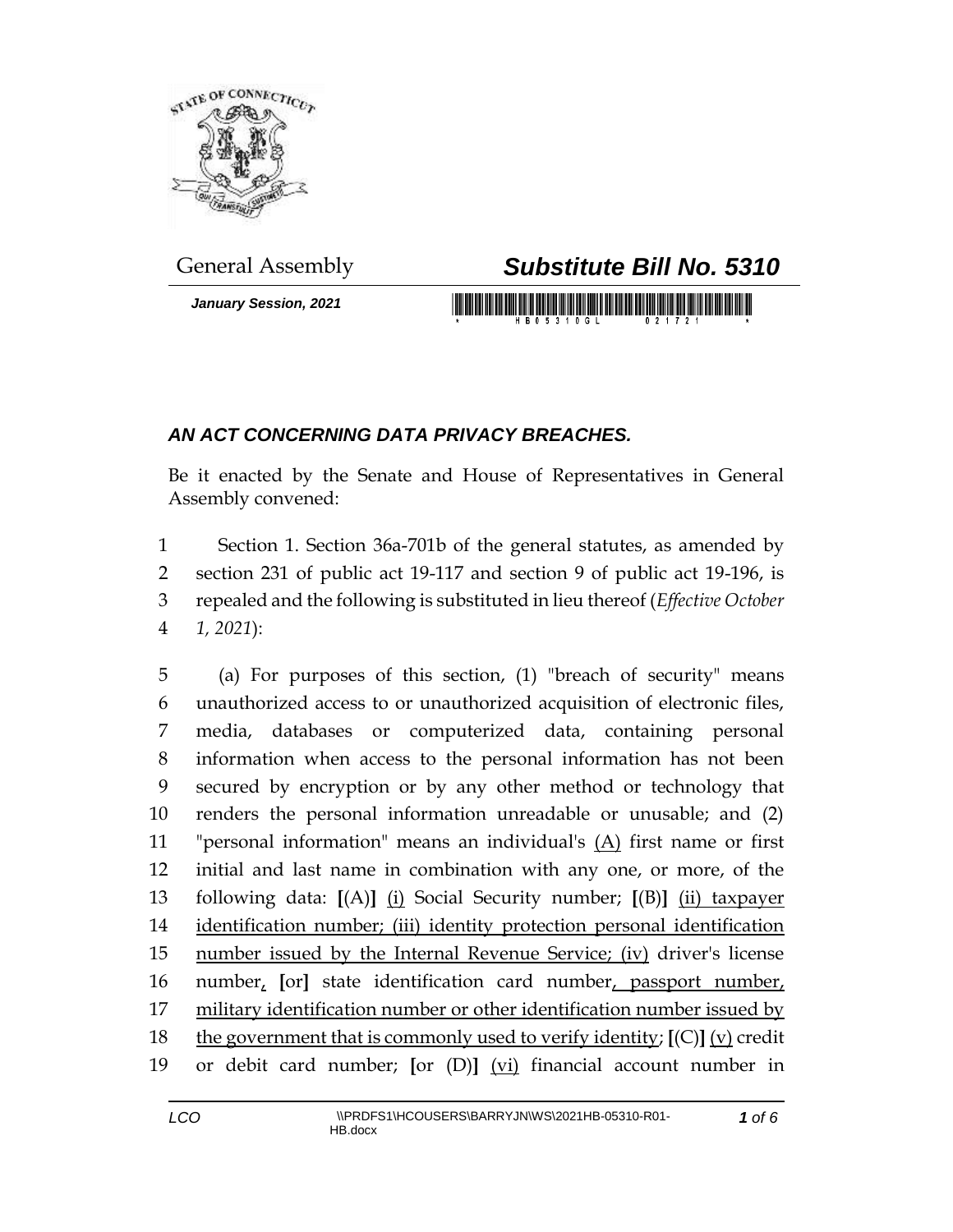combination with any required security code, access code or password that would permit access to such financial account; (vii) medical information regarding an individual's medical history, mental or physical condition, or medical treatment or diagnosis by a health care professional; (viii) health insurance policy number or subscriber 25 identification number, or any unique identifier used by a health insurer to identify the individual; or (ix) biometric information consisting of data generated by electronic measurements of an individual's unique physical characteristics used to authenticate or ascertain the individual's identity, such as a fingerprint, voice print, retina or iris image; or (B) user name or electronic mail address, in combination with a password or security question and answer that would permit access to an online account. "Personal information" does not include publicly available information that is lawfully made available to the general public from federal, state or local government records or widely distributed media.

 (b) (1) Any person who **[**conducts business in this state, and who, in the ordinary course of such person's business,**]** owns, licenses or maintains computerized data that includes personal information, shall provide notice of any breach of security following the discovery of the breach to any resident of this state whose personal information was breached or is reasonably believed to have been breached. Such notice shall be made without unreasonable delay but not later than **[**ninety**]** sixty days after the discovery of such breach, unless a shorter time is required under federal law, subject to the provisions of subsection (d) of this section. **[**and the completion of an investigation by such person to determine the nature and scope of the incident, to identify the individuals affected, or to restore the reasonable integrity of the data system.**]** If the person identifies additional residents of this state whose 48 personal information was breached or reasonably believed to have been 49 breached following sixty days after the discovery of such breach, the person shall proceed in good faith to notify such additional residents as expediently as possible. Such notification shall not be required if, after an appropriate investigation **[**and consultation with relevant federal, state and local agencies responsible for law enforcement,**]** the person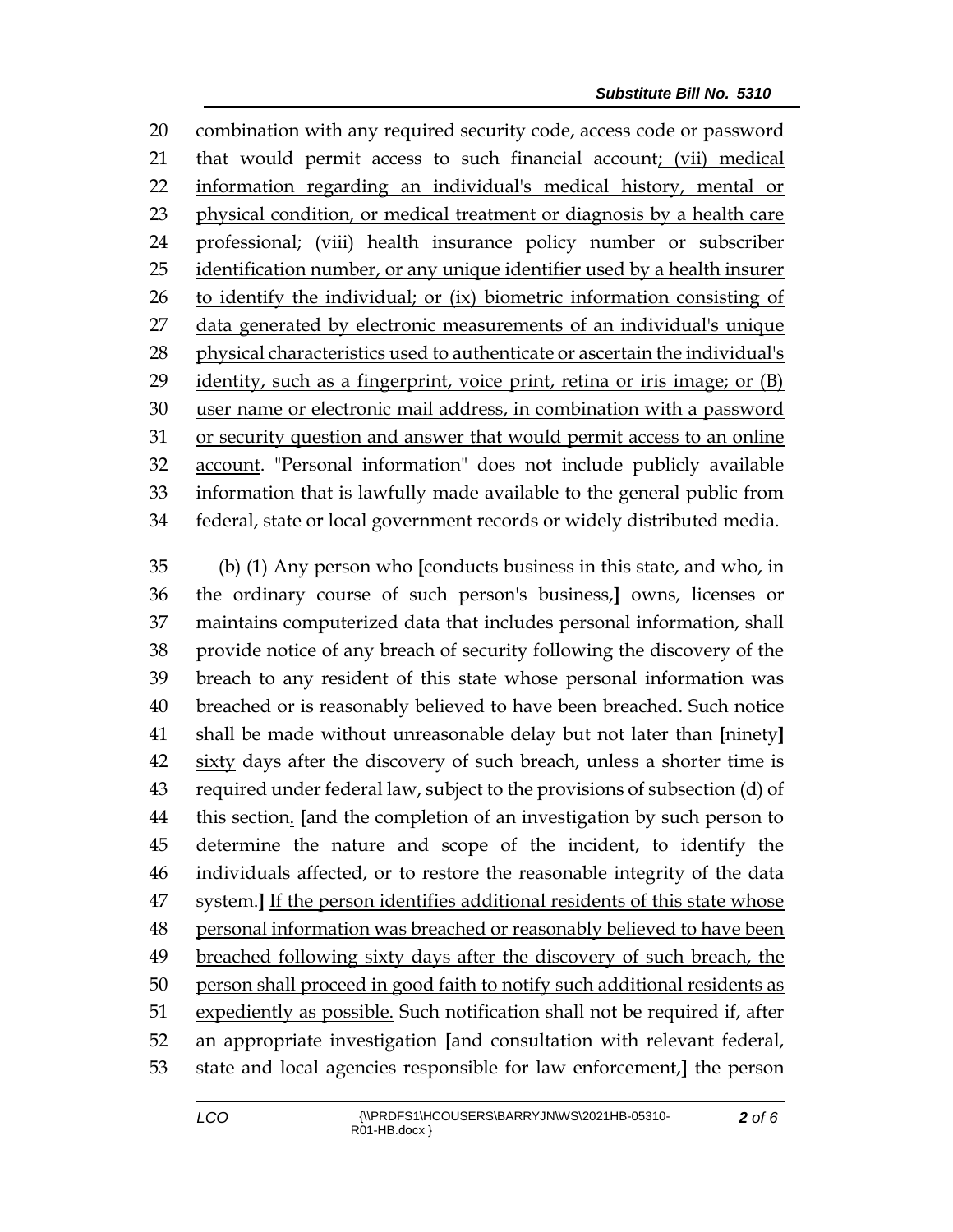reasonably determines that the breach will not likely result in harm to the individuals whose personal information has been acquired **[**and**]** or accessed.

 (2) If notice of a breach of security is required by subdivision (1) of this subsection:

 (A) The person who **[**conducts business in this state, and who, in the ordinary course of such person's business,**]** owns, licenses or maintains computerized data that includes personal information, shall, not later than the time when notice is provided to the resident, also provide notice of the breach of security to the Attorney General; and

 (B) The person who **[**conducts business in this state, and who, in the ordinary course of such person's business,**]** owns or licenses computerized data that includes personal information, shall offer to each resident whose **[**nonpublic**]** personal information under **[**subparagraph (B)(i) of subdivision (9) of subsection (b) of section 38a- 38 or personal information as defined in**]** clause (i) or (ii) of subparagraph (A) of subdivision (2) of subsection (a) of this section was breached or is reasonably believed to have been breached, appropriate identity theft prevention services and, if applicable, identity theft mitigation services. Such service or services shall be provided at no cost to such resident for a period of not less than twenty-four months. Such person shall provide all information necessary for such resident to enroll in such service or services and shall include information on how such resident can place a credit freeze on such resident's credit file.

 (c) Any person that maintains computerized data that includes personal information that the person does not own shall notify the owner or licensee of the information of any breach of the security of the data immediately following its discovery, if the personal information of a resident of this state was breached or is reasonably believed to have been breached.

(d) Any notification required by this section shall be delayed for a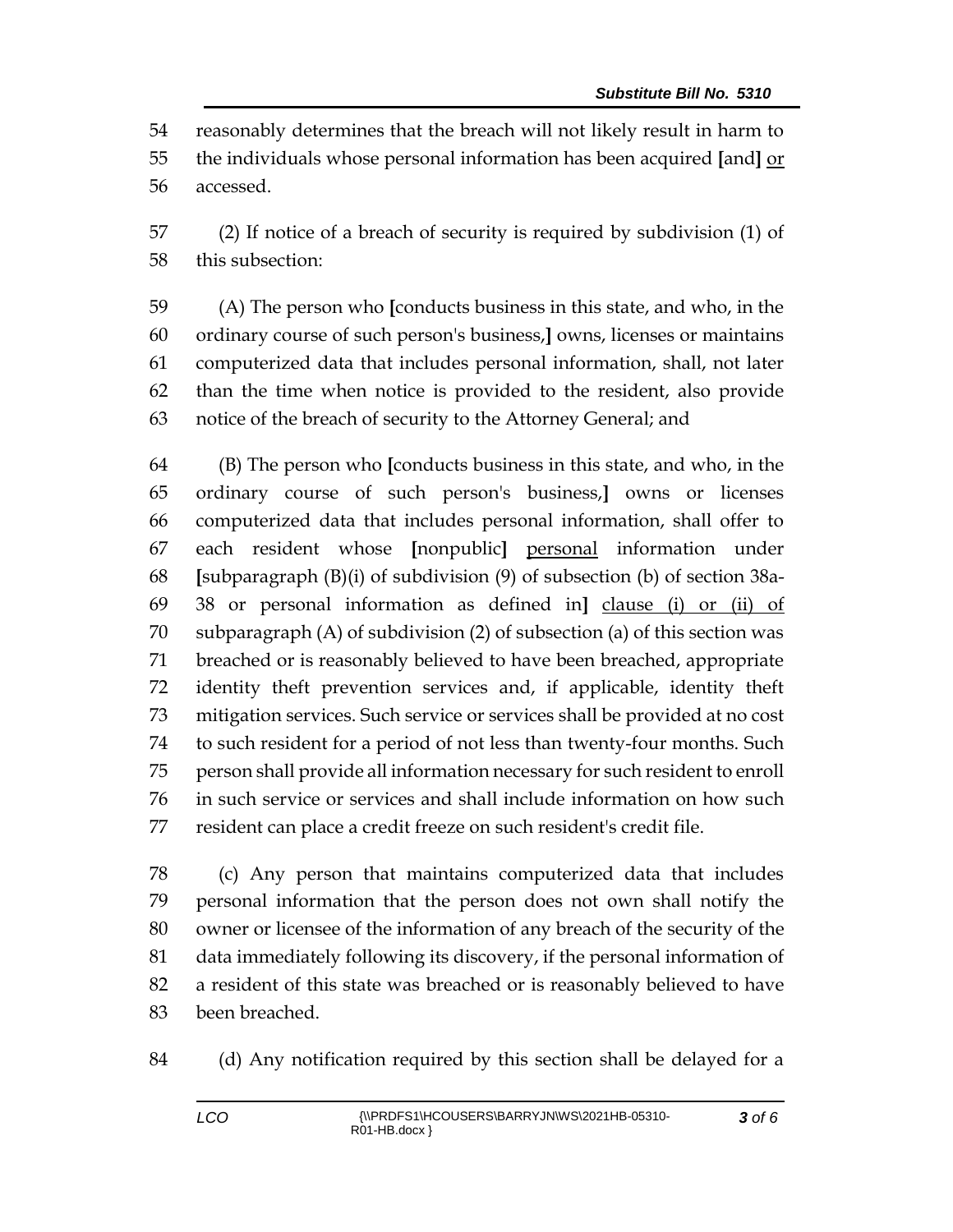reasonable period of time if a law enforcement agency determines that the notification will impede a criminal investigation and such law enforcement agency has made a request that the notification be delayed. Any such delayed notification shall be made after such law enforcement agency determines that notification will not compromise the criminal investigation and so notifies the person of such determination.

 (e) Any notice to a resident, owner or licensee required by the provisions of this section may be provided by one of the following methods, subject to the provisions of subsection (f) of this section: (1) Written notice; (2) telephone notice; (3) electronic notice, provided such notice is consistent with the provisions regarding electronic records and signatures set forth in 15 USC 7001; (4) substitute notice, provided such person demonstrates that the cost of providing notice in accordance with subdivision (1), (2) or (3) of this subsection would exceed two hundred fifty thousand dollars, that the affected class of subject persons to be notified exceeds five hundred thousand persons or that the person does not have sufficient contact information. Substitute notice shall consist of the following: (A) Electronic mail notice when the person has an electronic mail address for the affected persons; (B) conspicuous posting of the notice on the web site of the person if the person maintains one; and (C) notification to major state-wide media, including newspapers, radio and television.

 (f) (1) In the event of a breach of login credentials under subparagraph (B) of subdivision (2) of subsection (a) of this section, notice to a resident may be provided in electronic or other form that directs the resident whose personal information was breached or is reasonably believed to have been breached to promptly change any 112 password or security question and answer, as applicable, or to take 113 other appropriate steps to protect the affected online account and all other online accounts for which the resident uses the same user name or electronic mail address and password or security question and answer.

 (2) Any person that furnishes an electronic mail account shall not comply with this section by providing notification to the electronic mail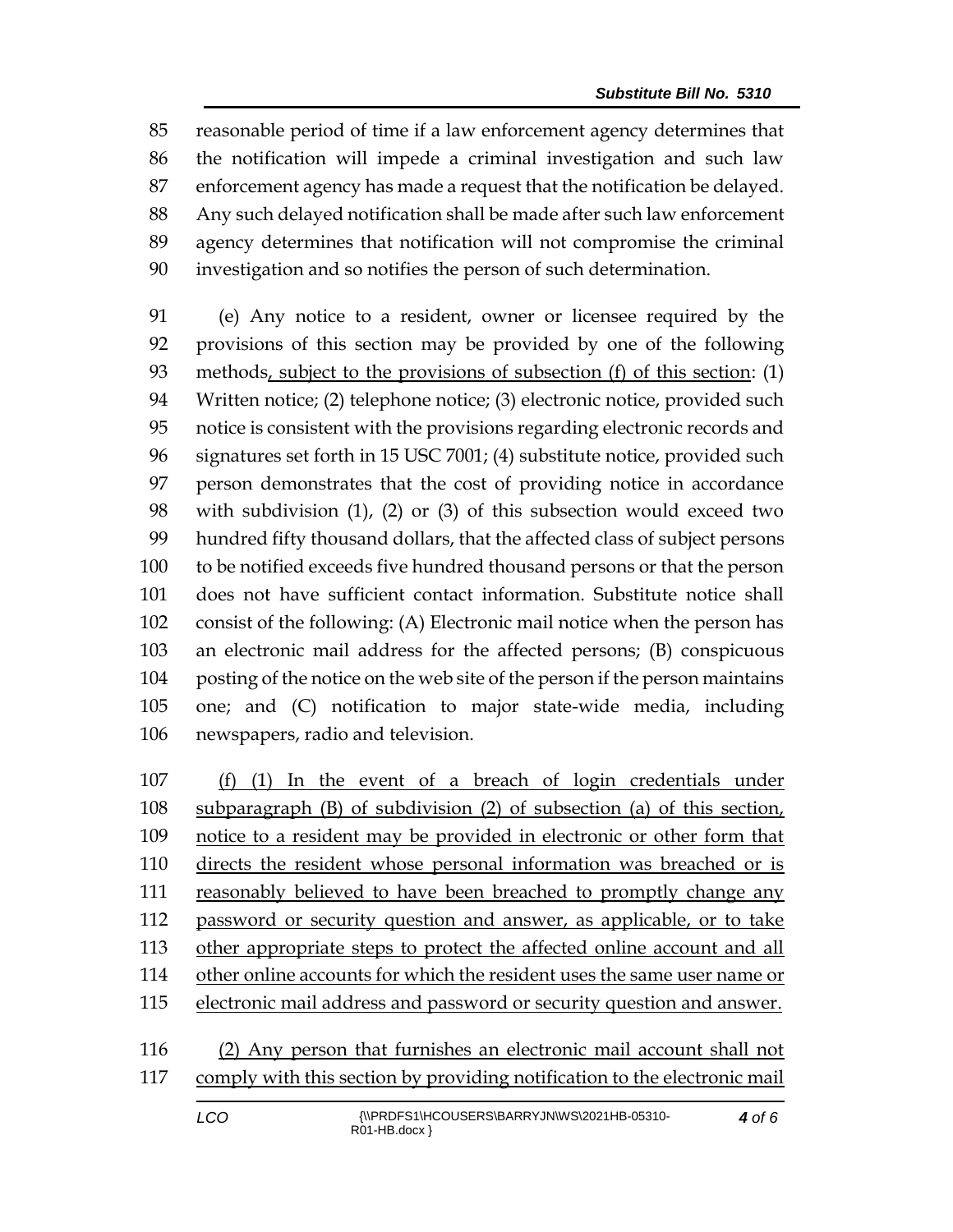account that was breached or reasonably believed to have been breached if the person cannot reasonably verify the affected resident's receipt of such notification. In such an event, the person shall provide notice by another method described in this section or by clear and conspicuous notice delivered to the resident online when the resident is connected to the online account from an Internet protocol address or online location from which the person knows the resident customarily accesses the account.

 **[**(f)**]** (g) Any person that maintains such person's own security breach procedures as part of an information security policy for the treatment of personal information and otherwise complies with the timing requirements of this section, shall be deemed to be in compliance with the security breach notification requirements of this section, provided such person notifies, as applicable, residents of this state, owners and licensees in accordance with such person's policies in the event of a breach of security and in the case of notice to a resident, such person also notifies the Attorney General not later than the time when notice is provided to the resident. Any person that maintains such a security breach procedure pursuant to the rules, regulations, procedures or guidelines established by the primary or functional regulator, as defined in 15 USC 6809(2), shall be deemed to be in compliance with the security breach notification requirements of this section, provided (1) such person notifies, as applicable, such residents of this state, owners, and licensees required to be notified under and in accordance with the policies or the rules, regulations, procedures or guidelines established by the primary or functional regulator in the event of a breach of security, and (2) if notice is given to a resident of this state in accordance with subdivision (1) of this subsection regarding a breach of security, such person also notifies the Attorney General not later than the time when notice is provided to the resident.

 (h) Any person that is subject to and in compliance with the privacy and security standards under the Health Insurance Portability and Accountability Act of 1996 and the Health Information Technology for